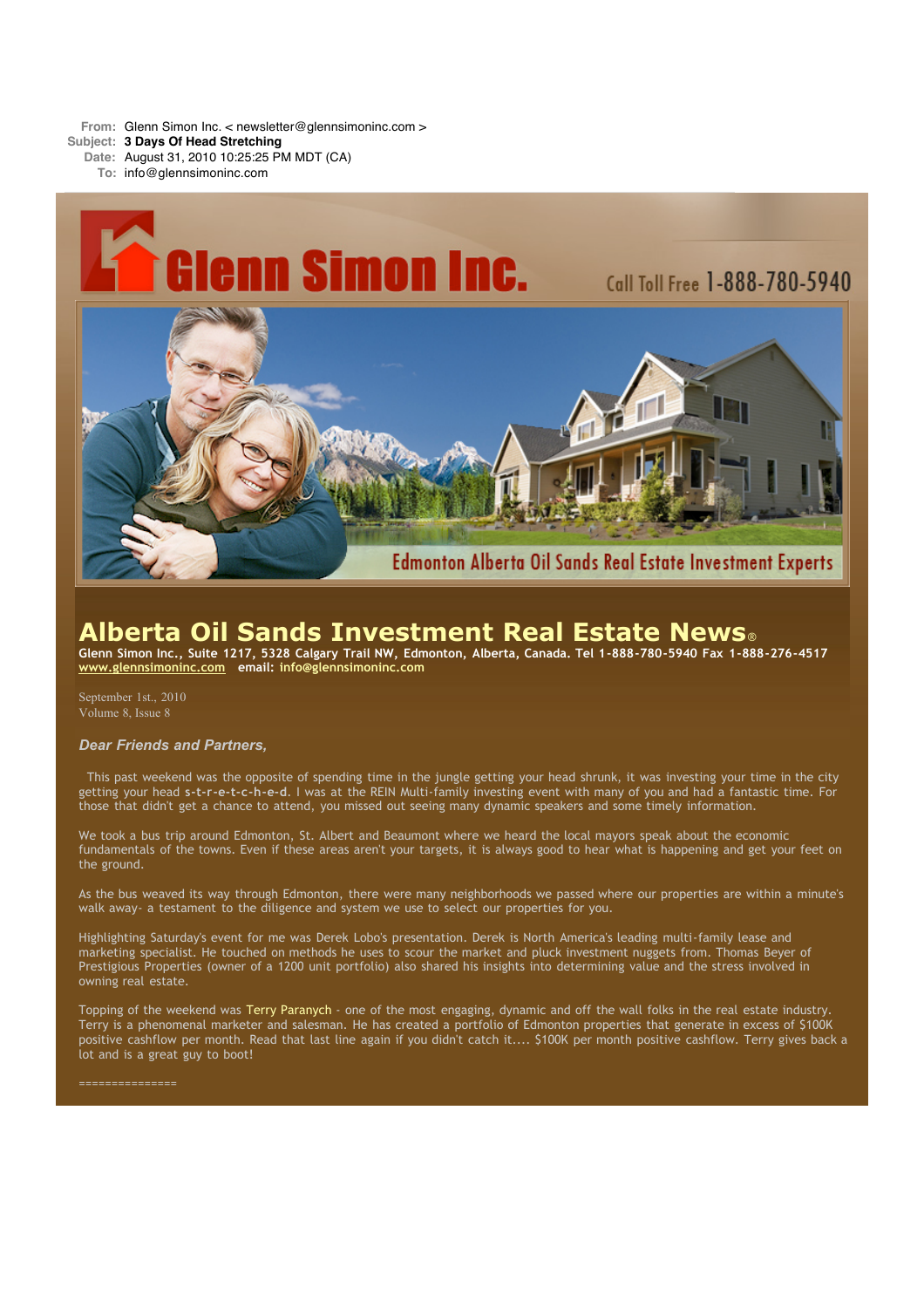

#### **North East Edmonton: Cashflowing 6-Plex In Gentrifying [Neighborhood.](http://www.glennsimoninc.com/featured_detail.php?id=74)**

Turbo charge your portfolio. In the slow and steady neighborhood of Eastwood you'll find a good mix of suites in this apartment building. There is 1 X 3 bedroom suite, 3 X 2 bedrooms, and 2 X 1 bedrooms. Suites have had new flooring and some upgrading. Each apartment is separately metered and there are six individual, energized parking stalls. The suites are legal, conforming and well located near shopping and the LRT. There is a shared coin laundry down generating extra revenue. These pictures show the front and side of the building, with additional care the curb appeal and value can be increased.

Comes fully tenanted making this a totally turn-key property for you. Convenient North East area with easy access to LRT, Downtown and Ring Road. Working class neighborhood that is desirable for renters and potential re-salability value. HUGE upside potential due to the great purchase price, strong economic fundamentals and the proximity of this property in relation to Edmonton's improving North East-side.

Produces **\$1665** positive cash flow per month using an investor's mortgage plan - taking advantage of current low rates.

Poised for massive growth. These 6 suites rent for top dollar and have everything arranged, including financing structure and incredible tenants. Your investment includes: financial analysis, professional inspection, insurance, financing set-up, legal fees, basic accounting, reserve fund, CMA, bi-annual statements, strategic market planning to ensure successful entry and exit, plus much more!

### Purchase price: \$650K Total [Investment:](http://www.glennsimoninc.com/featured_detail.php?id=74) \$161K. Your Estimated 5 Year Profit \$117K. Your pre-tax Total ROI is 72% or 14% per **year + \$1665 Cash Flow in Your Pocket Every Month**

"Get into action and realize secure, long-term profits"

Already producing a great RETURN. Visit for the full [FEATURE](http://www.glennsimoninc.com/featured_detail.php?id=74) sheet and call 1-888-780-5940 to get started.

-Please remember: All investments carry RISK. Be sure to seek your own independent legal advice-

===============

# **Saving The Oil Sands**

Carrie Tate in Calgary, Financial Post Saturday, August 21st., 2010

Alberta's oil sands are twice the size of England. Alberta's oil sands tailings ponds are, collectively, the size of Washington State. Alberta's oil sands help subsidize continued wars of aggression against other oil-producing nations such as Iraq, Venezuela and Iran. GRAB THIS [STORY.](http://www.nationalpost.com/Saving+sands/3424776/story.html)

===============

#### **The Benefits Of Friendly Oil**

By Dave Keene, The Hill. Aug., 9th, 2010.

One of the promises every president since Richard Nixon has failed to deliver on is the recurring pledge to somehow free the nation from its ever-growing "dependence on foreign oil."

Until fairly recently, the need to find other ways to meet our growing energy needs was driven primarily by national security rather than economic or environmental concerns; both are often in conflict with worries about instability or outright hostility in those nations on which we have depended for so long. GRAB THIS [STORY.](http://thehill.com/opinion/columnists/david-keene/113385-the-benefits-of-friendly-oil)